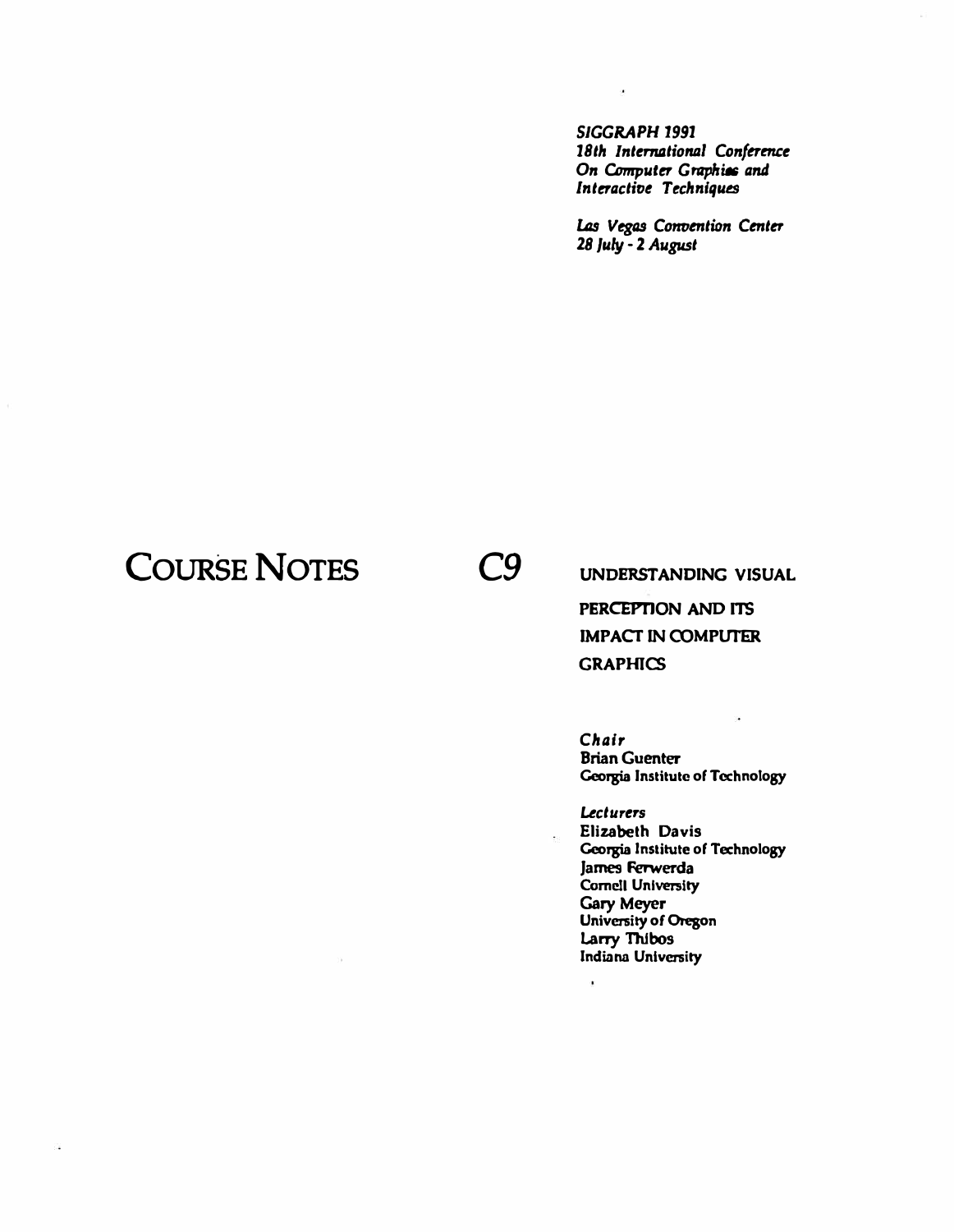#### **Abstract**

**This course is an introduction to visual psychophysics, the study of human visual perception, and its potential applications in computer graphics. The course covers basic aspects of hwnan visual perception, design of psychophysical experiments, perceptual issues in display of synthetic images, color perception, and the potential incorporation of psychophysical models in image synthesis algorithms.**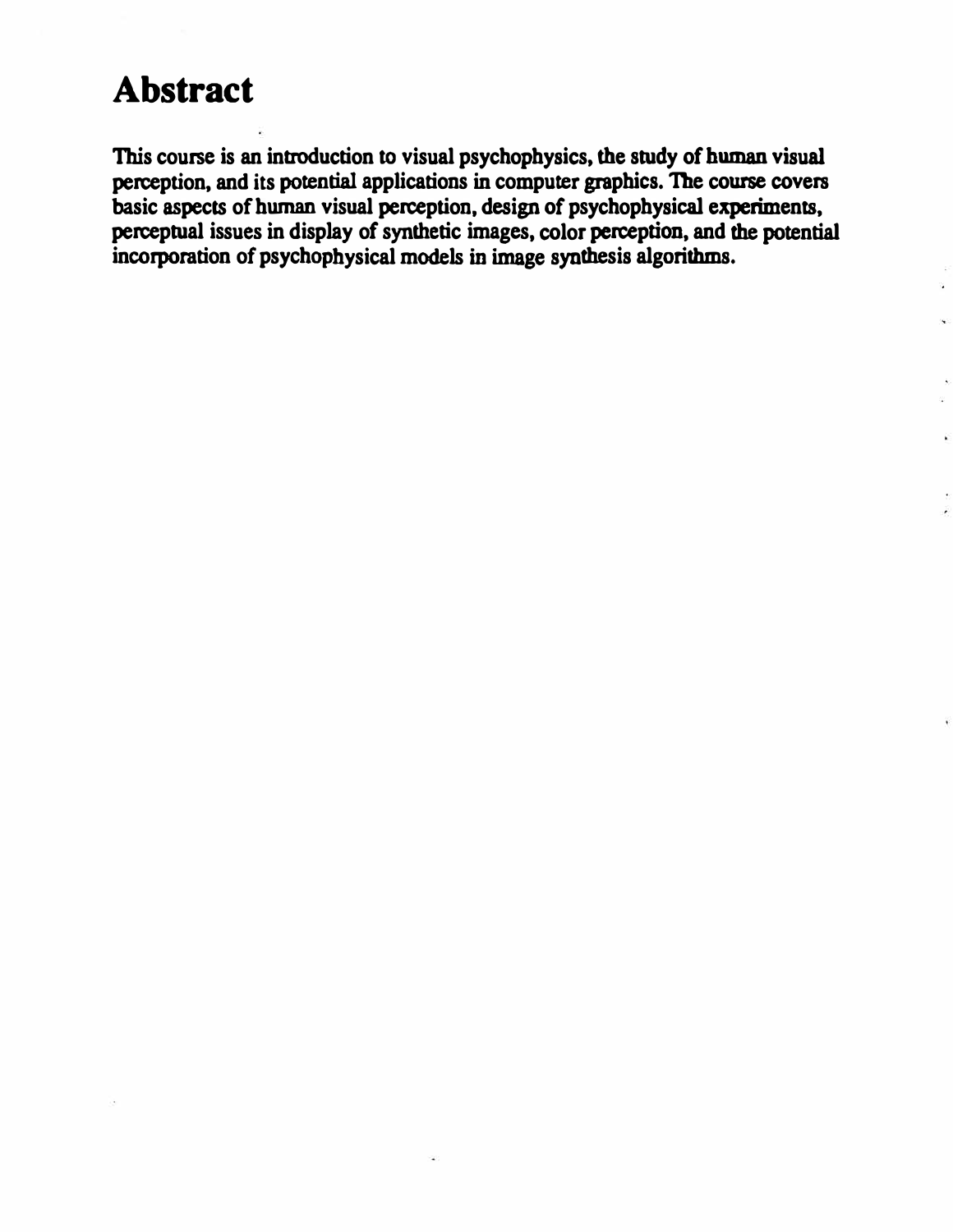# **Speaker Biographies**

Elizabeth Davis received her Ph.D. in Experimental Psychology from Columbia University in 1979, where she was a student of Norma Graham. Her dissertation studied uncertainty effects in the detection of visual patterns. For the next two years she was a postdoctoral fellow at New York University, supported by a National Research Services Award from N.LH. At N.Y.U. she studied sensory physiology and did single-cell recording in the striate cortex and superior colliculus of caL Beth was a Research Assistant Professor, then and Associate Professor at the State University of New York. College of Optometry. At SUNY her resea4rch was supported by grants from the National Eye Institute of NIH. This research consisted of theoretical and empirical studies of processing spatio-temporal information by the visual system. In addition to basic research interests, at SUNY Beth developed applied, clinical research interests -- doing quantitative studies of presurgical evaluation of cataract patients. In the fall of 1990 she moved to Georgia Tech where she is an Associate Professor in the School of Psychology. At Tech she is able to combine her interests in visual psychophysics and computer graphics -- in 1987 she had obtained an M.S. degree in computer science from the School of Engineering and Applied Science at Columbia University.

James A. Ferwerda is a Senior Project Leader at the Program of Computer Graphics at Cornell University. He received a B.A. in experimental psychology in 1980 and an M.S. in computer graphics in 1987, both from Cornell University. He is currently a candidate for the Ph.D. in experimental psychology. His research interests include: realistic image synthesis; ecological approaches to visual perception; and methodologies for human-computer interactions. He currently leads a research group investigating perceptual issues in three-dimensional interactive computer graphics. He is a member of ACM SIGGRAPH, IEEE, and SMPTE.

Brian Ouenter received his Ph.D. in computer science from the Ohio State University in 1989. He is currently an Assistant Professor in the College of Computing at Georgia Institute of Technology. His research interests are in the development of image synthesis algorithms which incorporate models of human visual characteristics and the development of very high level computer animation systems. He is a member of ACM SIGORAPH, and IEEE

Gary Meyer is an Assistant Professor in the Department of Computer and Inflormation Science at the University of Oregon. His research interests include color reproduction and color selection of the human-computer interface, perceptual issues related to synthetic image generation, and the application of computer graphics to scientific computing. Meyer has been a member of the technical staff at Bell Telephone Laboratories. He received a B.S from the University of Michigan, an M.S. from Stanford University, and a PhD. from Cornell University. He is a member of ACM SIGGRAPH, IEEE Computer Society, SMPTE, and OSA.

Larry N. Thibos was born on Christmas Day, 1947, in Dettoit. Michigan. He received the B.S. ( 1970) and M.S. ( 1972) degrees in Electrical Engineering from the University of Michigan and the Ph.D. degree (1975) in Physiological Optics from the University of California at Berkeley.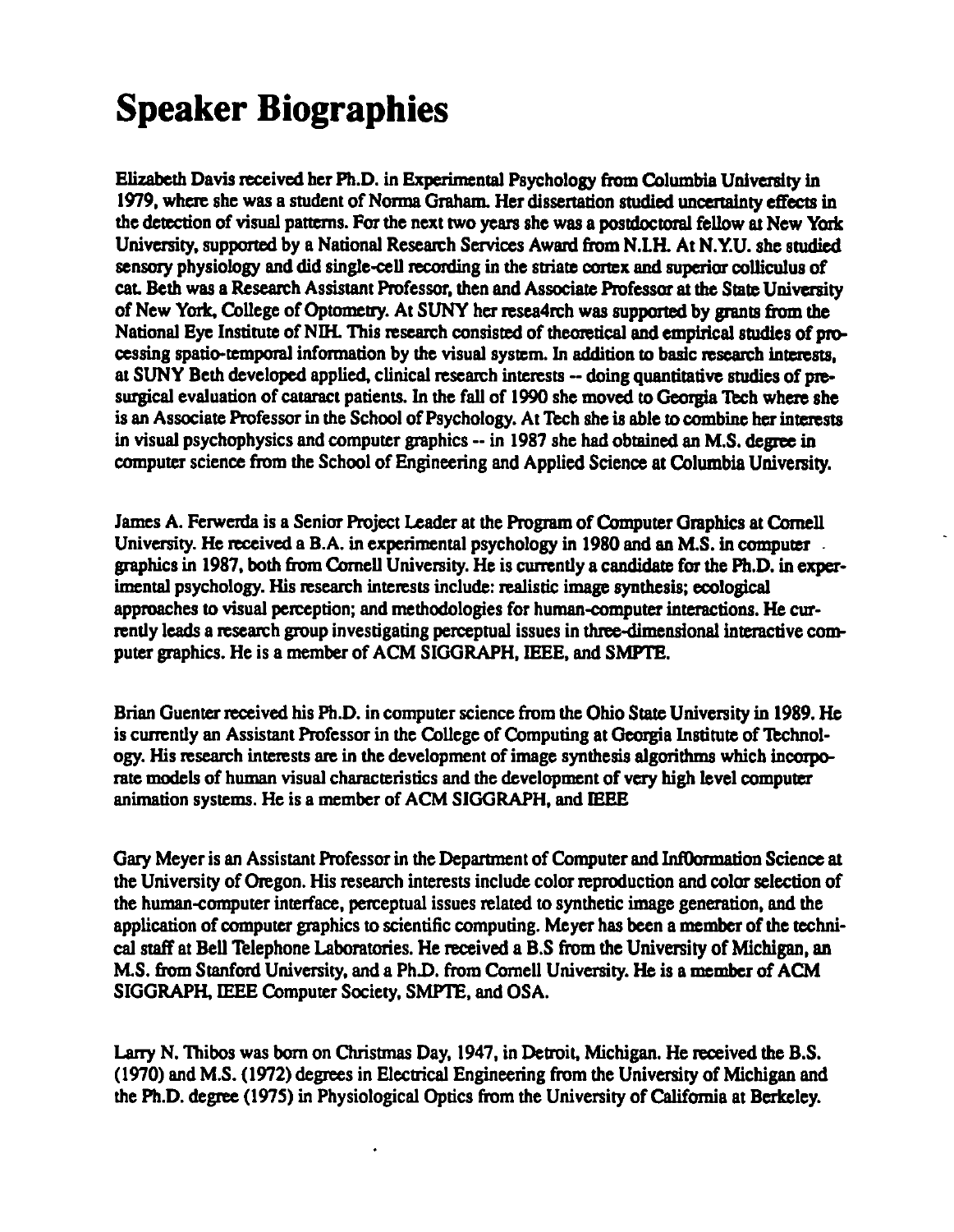During the period 1975-1983 he was a Research Fellow at the John Curtin School of Medical Research, Australian National University, where he investigated the neurophysiology of retinal information processing. In 1983 he joined the faculty of Indiana University, Department of Visual Sciences, School of Optometry, where his research interests have developed to include optical, physiological, and psychological aspects of vision.

 $\hat{\mathbf{v}}$ 

l.

 $\mathbf{r}$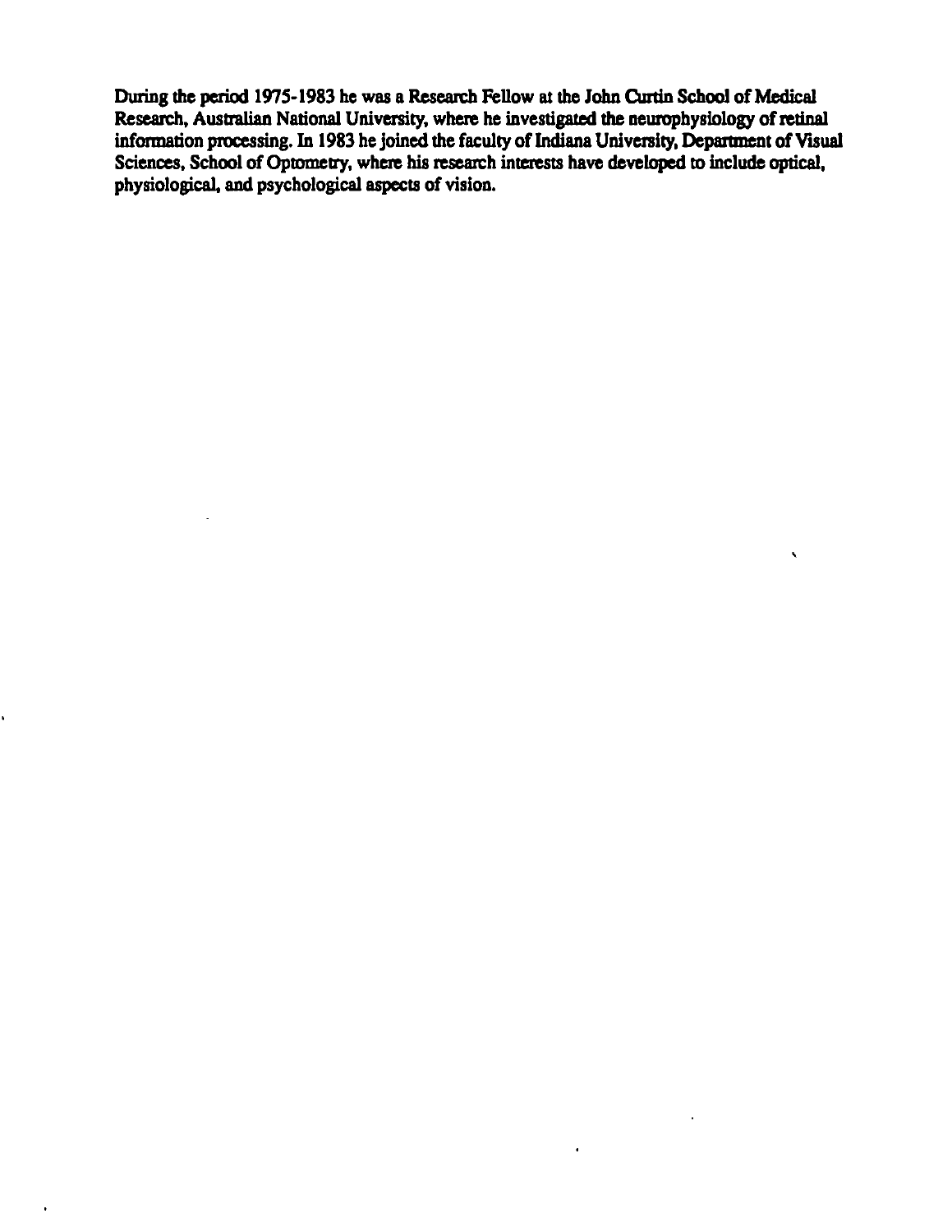### **Course Schedule**

| <b>Section 0 Larry Thibos</b>                          |
|--------------------------------------------------------|
|                                                        |
| <b>80 Minutes</b>                                      |
| <b>Coffee Break</b>                                    |
|                                                        |
| <b>Section 1 Elizabeth Thorpe Davis</b>                |
| Processing of Spatio-Temporal Luminance Patterns       |
|                                                        |
| <b>80 Minutes</b>                                      |
|                                                        |
| Lunch                                                  |
|                                                        |
| <b>Section 2 Brian Guenter</b>                         |
| Incorporating Psychophysical Models in Image Synthesis |
|                                                        |
| <b>80 Minutes</b>                                      |
|                                                        |
| <b>Section 3 James Ferwerda</b>                        |
|                                                        |
| <b>80 Minutes</b>                                      |
|                                                        |
| <b>Coffee Break</b>                                    |
| <b>Section 4 Gary Meyer</b>                            |
|                                                        |
|                                                        |
| <b>80 Minutes</b>                                      |
|                                                        |

 $\sim 10$